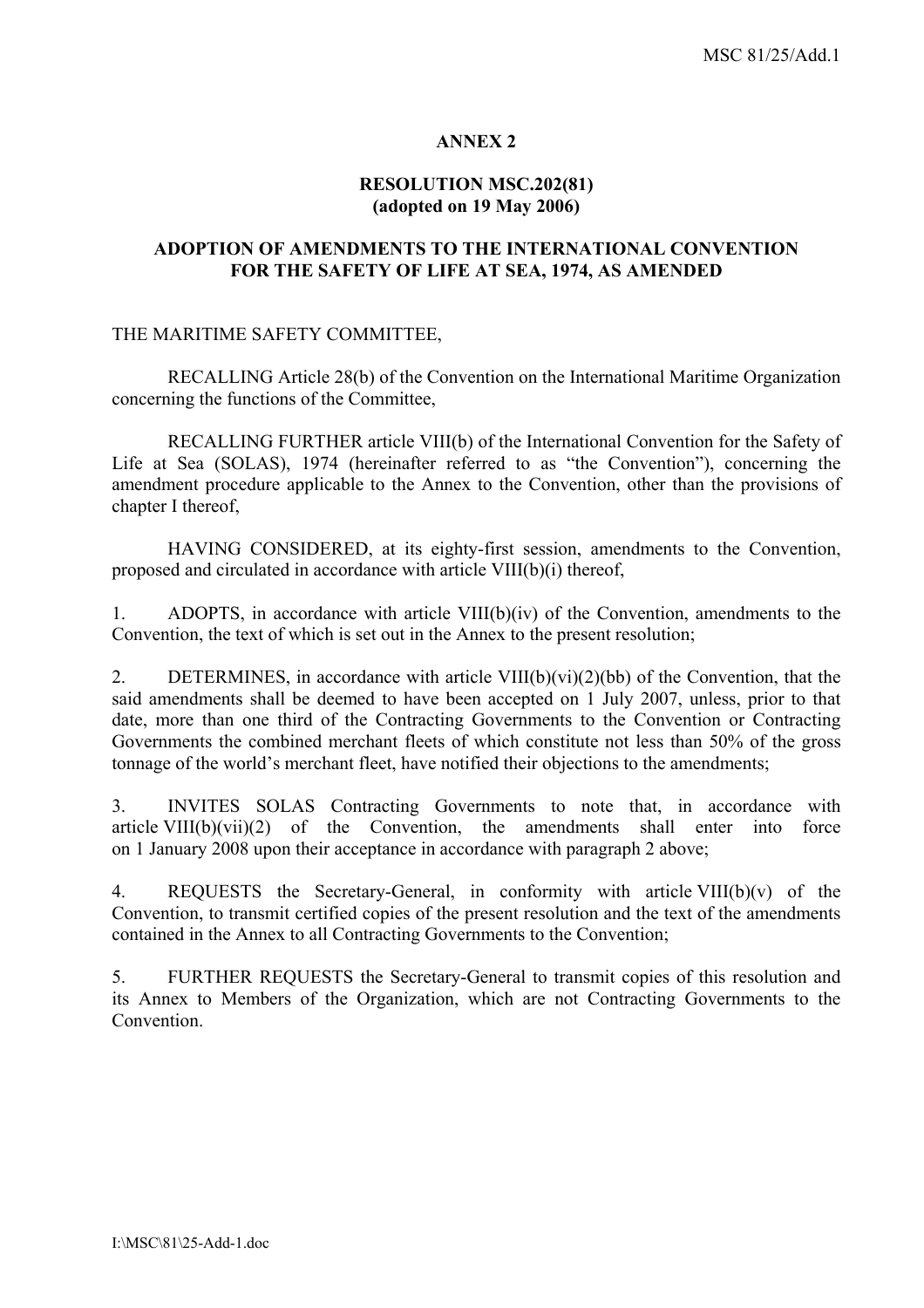#### ANNEX

## **AMENDMENTS TO THE INTERNATIONAL CONVENTION FOR THE SAFETY OF LIFE AT SEA, 1974, AS AMENDED**

## **CHAPTER V SAFETY OF NAVIGATION**

# **Regulation 2 – Definitions<sup>1</sup>**

- 1 The following text is inserted after the existing paragraph 5:
	- "6 *High-speed craft* means a craft as defined in regulation X/1.3.
	- 7 *Mobile offshore drilling unit* means a mobile offshore drilling unit as defined in regulation XI-2/1.1.5."
- 2 The following new regulation 19-1 is inserted after the existing regulation 19:

### "**Regulation 19-1 Long-range identification and tracking of ships**

1 Nothing in this regulation or the provisions of performance standards and functional requirements<sup>2</sup> adopted by the Organization in relation to the long-range identification and tracking of ships shall prejudice the rights, jurisdiction or obligations of States under international law, in particular, the legal regimes of the high seas, the exclusive economic zone, the contiguous zone, the territorial seas or the straits used for international navigation and archipelagic sea lanes.

2.1 Subject to the provisions of paragraphs 4.1 and 4.2, this regulation shall apply to the following types of ships engaged on international voyages:

- .1 passenger ships, including high-speed passenger craft;
- .2 cargo ships, including high-speed craft, of 300 gross tonnage<sup>3</sup> and upwards; and
- .3 mobile offshore drilling units.

 $\frac{1}{1}$ The amendments to regulation 2 take into account the amendments to the regulation which were adopted on 20 May 2004, under cover of resolution MSC.153(78), and which will enter into force on 1 July 2006.

<sup>&</sup>lt;sup>2</sup> Refer to the Performance standards and functional requirements for the long-range identification and tracking of

ships, adopted by the Maritime Safety Committee of the Organization by resolution MSC.210(81).<br><sup>3</sup> The gross tonnage to be used for determining whether a cargo ship or high-speed craft is required to comply with the provisions of this regulation shall be that determined under the provisions of the International Convention on Tonnage Measurement of Ships, 1969 irrespective of the date on which the ship or high-speed craft has been or is being constructed.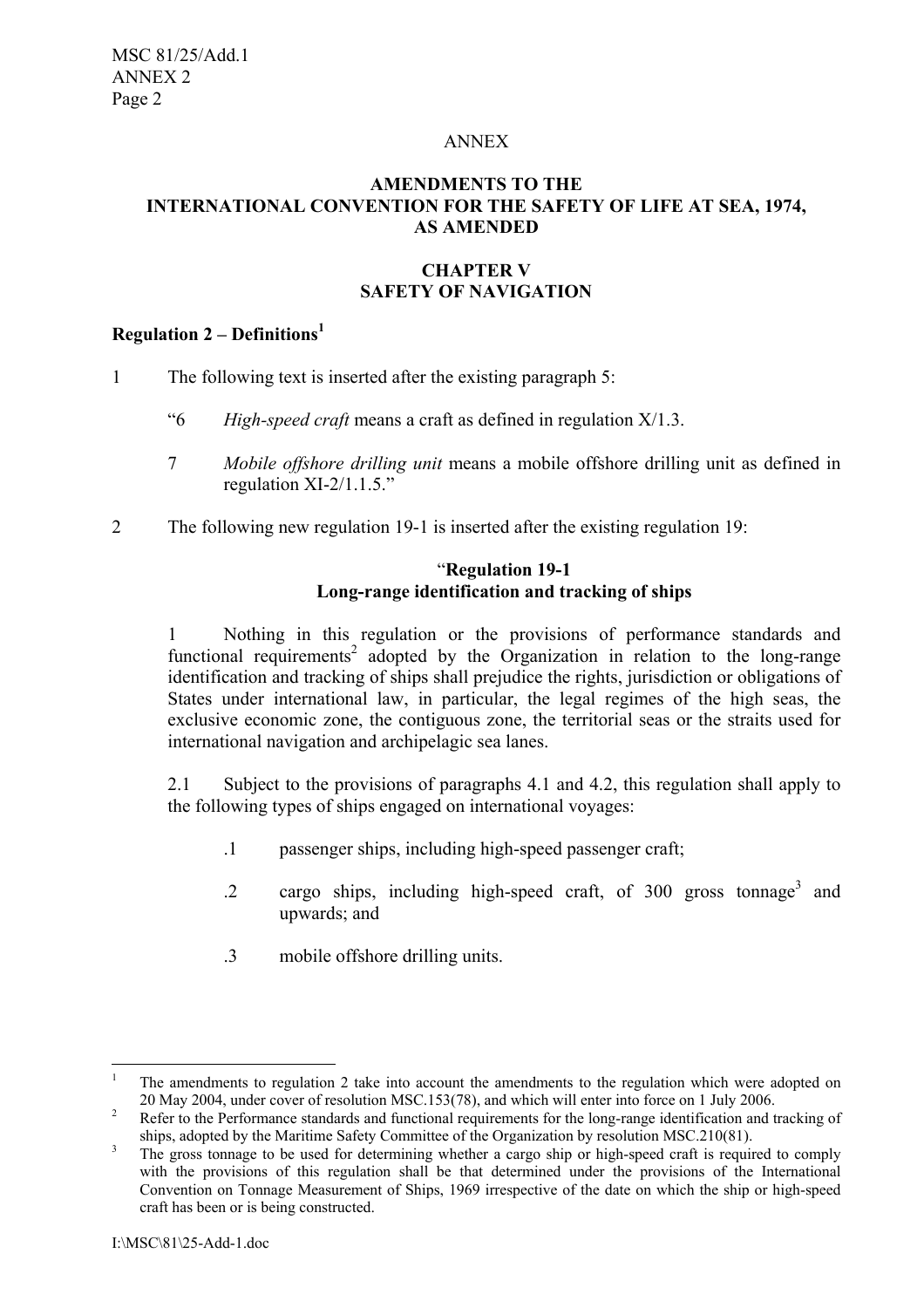2.2 The term "ship", when used in paragraphs 3 to 11.2, includes the passenger and cargo ships, the high-speed craft and the mobile offshore drilling units which are subject to the provisions of this regulation.

3 This regulation establishes provisions to enable Contracting Governments to undertake the long-range identification and tracking of ships.

4.1 Ships shall be fitted with a system to automatically transmit the information specified in paragraph 5 as follows:

- .1 ships constructed on or after 31 December 2008;
- .2 ships constructed before 31 December 2008 and certified for operations:
	- .1 in sea areas A1 and A2, as defined in regulations IV/2.1.12 and IV/2.1.13; or
	- .2 in sea areas Al, A2 and A3, as defined in regulations IV/2.1.12, IV/2.1.13 and IV/2.1.14;

not later than the first survey of the radio installation after 31 December 2008;

.3 ships constructed before 31 December 2008 and certified for operations in sea areas Al, A2, A3 and A4, as defined in regulations IV/2.1.12, IV/2.1.13, IV/2.1.14 and IV/2.1.15, not later than the first survey of the radio installation after 1 July 2009. However, these ships shall comply with the provisions of subparagraph .2 above whilst they operate within sea areas A1, A2 and A3.

4.2 Ships, irrespective of the date of construction, fitted with an automatic identification system (AIS), as defined in regulation 19.2.4, and operated exclusively within sea area A1, as defined in regulation IV/2.1.12, shall not be required to comply with the provisions of this regulation.

5 Subject to the provisions of paragraph 4.1, ships shall automatically transmit the following long-range identification and tracking information:

- .1 the identity of the ship;
- .2 the position of the ship (latitude and longitude); and
- .3 the date and time of the position provided.

6 Systems and equipment used to meet the requirements of this regulation shall  $\frac{1}{2}$  conform to performance standards and functional requirements<sup>4</sup> not inferior to those adopted by the Organization. Any shipboard equipment shall be of a type approved by the Administration.

 $\frac{1}{4}$  Refer to the Performance standards and functional requirements for the long-range identification and tracking of ships, adopted by the Maritime Safety Committee of the Organization by resolution MSC.210(81).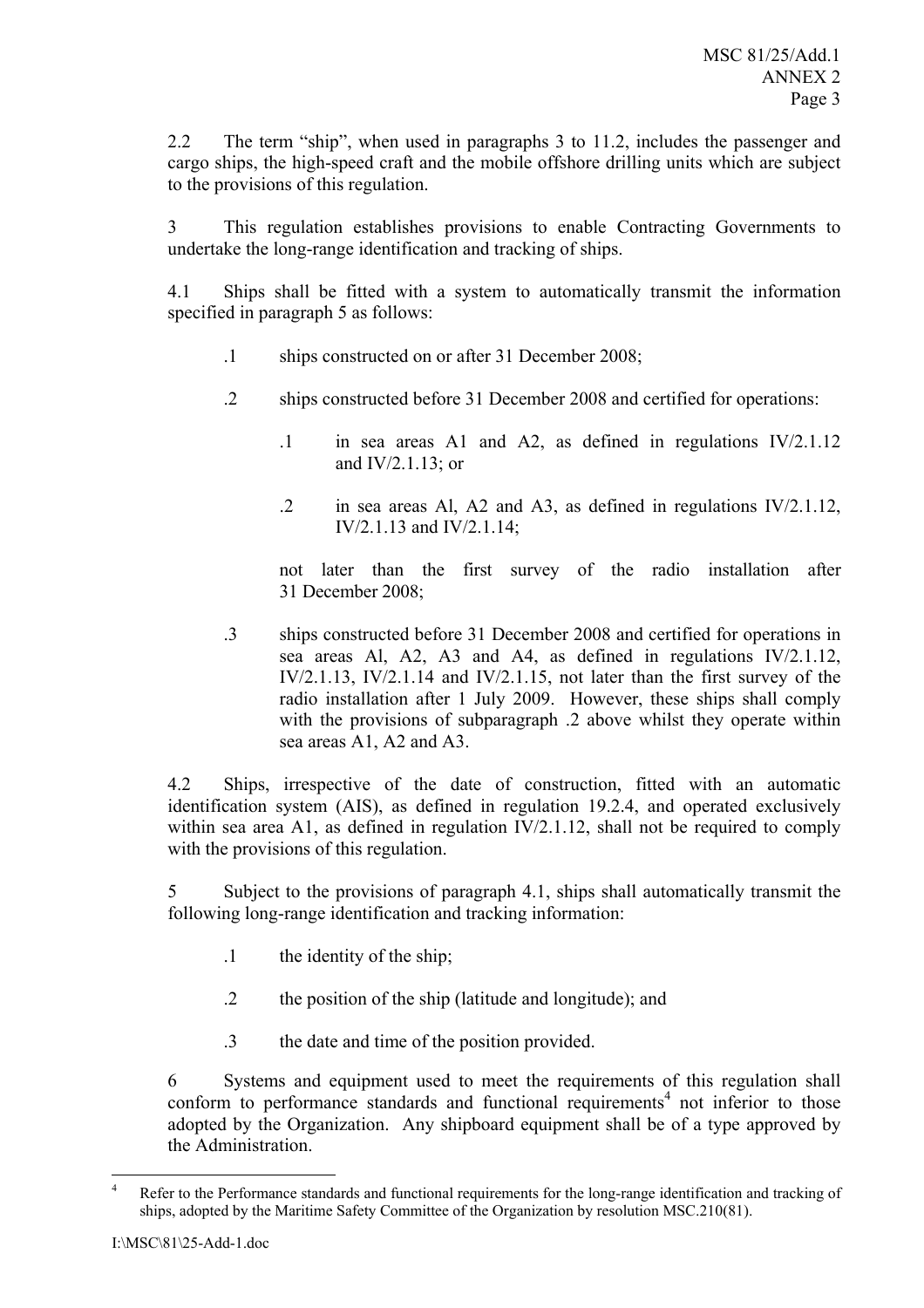7 Systems and equipment used to meet the requirements of this regulation shall be capable of being switched off on board or be capable of ceasing the distribution of long-range identification and tracking information:

- .1 where international agreements, rules or standards provide for the protection of navigational information; or
- .2 in exceptional circumstances and for the shortest duration possible where the operation is considered by the master to compromise the safety or security of the ship. In such a case, the master shall inform the Administration without undue delay and make an entry in the record of navigational activities and incidents maintained in accordance with regulation 28 setting out the reasons for the decision and indicating the period during which the system or equipment was switched off.

8.1 Subject to the provisions of paragraphs 8.2 to 11.2, Contracting Governments shall be able to receive long-range identification and tracking information about ships, for security and other purposes as agreed by the Organization, as follows:

- .1 the Administration shall be entitled to receive such information about ships entitled to fly its flag irrespective of where such ships may be located;
- .2 a Contracting Government shall be entitled to receive such information about ships which have indicated their intention to enter a port facility, as defined in regulation XI-2/1.1.9, or a place under the jurisdiction of that Contracting Government, irrespective of where such ships may be located provided they are not located within the waters landward of the baselines*,* established in accordance with international law*,* of another Contracting Government*;* and
- .3 a Contracting Government shall be entitled to receive such information about ships entitled to fly the flag of other Contracting Governments, not intending to enter a port facility or a place under the jurisdiction of that Contracting Government, navigating within a distance not exceeding 1,000 nautical miles of its coast provided such ships are not located within the waters landward of the baselines, established in accordance with international law, of another Contracting Government; and
- .4 a Contracting Government shall not be entitled to receive, pursuant to subparagraph .3, such information about a ship located within the territorial sea of the Contracting Government whose flag the ship is entitled to fly.

8.2 Contracting Governments shall specify and communicate to the Organization relevant details, taking into account the performance standards and functional requirements adopted by the Organization<sup>5</sup>, to enable long-range identification and

 5 Refer to the Performance standards and functional requirements for the long-range identification and tracking of ships, adopted by the Maritime Safety Committee of the Organization by resolution MSC.210(81).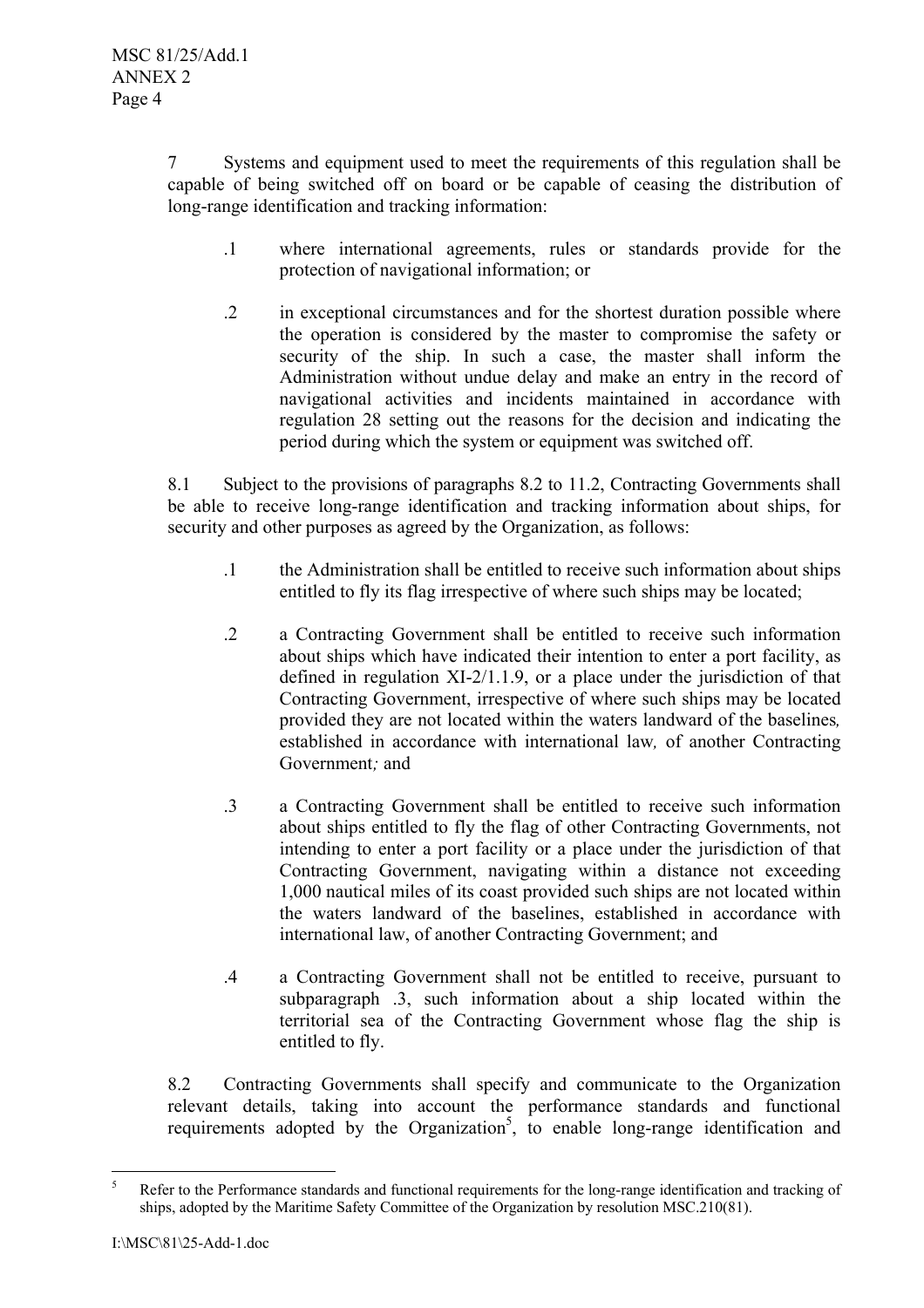tracking information to be made available pursuant to the provisions of paragraph 8.1. The Contracting Government concerned may, at any time thereafter, amend or withdraw such communication. The Organization shall inform all Contracting Governments upon receipt of such communication together with the particulars thereof.

9.1 Notwithstanding the provisions of paragraph 8.1.3, the Administration shall be entitled, in order to meet security or other concerns, at any time, to decide that long-range identification and tracking information about ships entitled to fly its flag shall not be provided pursuant to the provisions of paragraph 8.1.3 to Contracting Governments. The Administration concerned may, at any time thereafter, amend, suspend or annul such decisions.

9.2 The Administration concerned shall communicate, pursuant to paragraph 9.1, such decisions to the Organization. The Organization shall inform all Contracting Governments upon receipt of such communication together with the particulars thereof.

9.3 The rights, duties and obligations, under international law, of the ships whose Administration invoked the provisions of paragraph 9.1 shall not be prejudiced as a result of such decisions.

- 10 Contracting Governments shall, at all times:
	- .1 recognize the importance of long-range identification and tracking information;
	- .2 recognize and respect the commercial confidentiality and sensitivity of any long-range identification and tracking information they may receive;
	- .3 protect the information they may receive from unauthorized access or disclosure; and
	- .4 use the information they may receive in a manner consistent with international law.

11.1 Contracting Governments shall bear all costs associated with any long-range identification and tracking information they request and receive. Notwithstanding the provisions of paragraph 11.2, Contracting Governments shall not impose any charges on ships in relation to the long-range identification and tracking information they may seek to receive.

11.2 Unless the national legislation of the Administration provides otherwise, ships entitled to fly its flag shall not incur any charges for transmitting long-range identification and tracking information in compliance with the provisions of this regulation.

12 Notwithstanding the provisions of paragraph 8.1, the search and rescue services of Contracting Governments shall be entitled to receive, free of any charges, long-range identification and tracking information in relation to the search and rescue of persons in distress at sea.